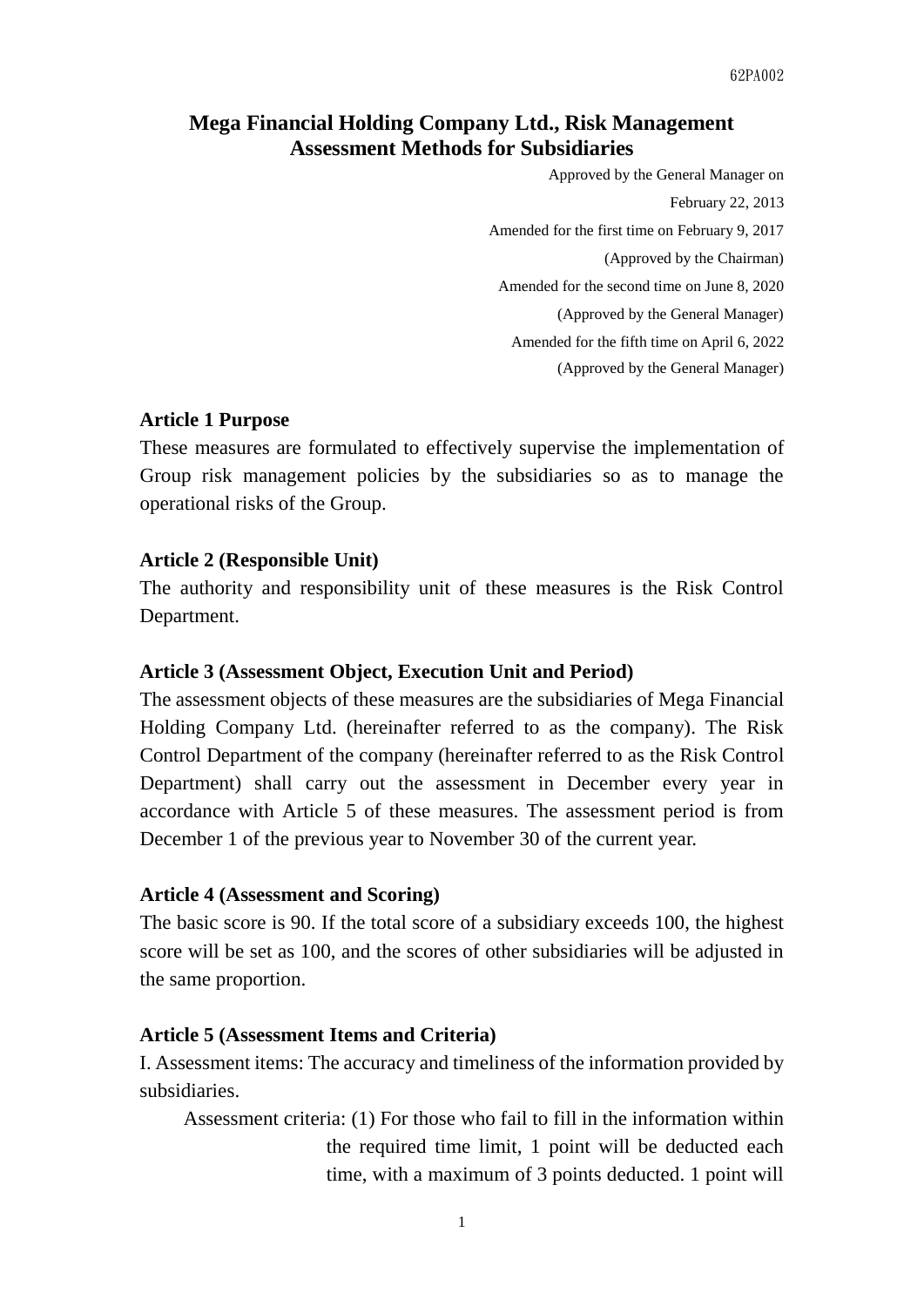be added if there is no situation mentioned above.

 (2) If the information provided is incorrect and the same event has been asked to be corrected twice, 1 point will be deducted, and 1 point will be deducted for each subsequent correction.

II. Assessment items: Reporting of the risk events of subsidiaries to the company.

- Assessment criteria: (1) If the competent authority or the Audit Office of the Board of Directors finds that there is a risk event that has not been reported in accordance with the regulations, including: In case of operation risk loss event, major contingency notification and major credit risk notification, 5 points will be deducted for each time.
	- (2) If an operational risk loss event occurs and fails to be reported in accordance with the regulations even after notification, 1 point will be deducted each time, with a maximum of 5 points deducted.
	- (3) If a major contingency fails to be reported within the prescribed time limit, 1 point will be deducted for each day exceeding the prescribed time limit, with a maximum of 5 points deducted.

III. Assessment items: Status of self-assessment of operational risk of subsidiaries.

- Assessment criteria: (1) The self-assessment of operational risk is not truly conducted. Such as there is a major lack of audit or risk event in the current year, but the result of the self-assessment in the previous year was low-risk, or the self-assessment is not accurate, 1 point will be deducted each time, and 5 points can be deducted at most.
	- (2) According to the results of self-evaluation, the specific improvement measures are proposed, and those who have taken them may be given additional points, up to 3 points.
- IV. Assessment items: During the assessment period, the subsidiary shall send personnel to participate in the risk management and business-related training courses held internally and externally, and the relevant units shall issue certificates.
	- Assessment criteria: (1) 1 point will be added if the number of participants or total hours of relevant training courses is more than that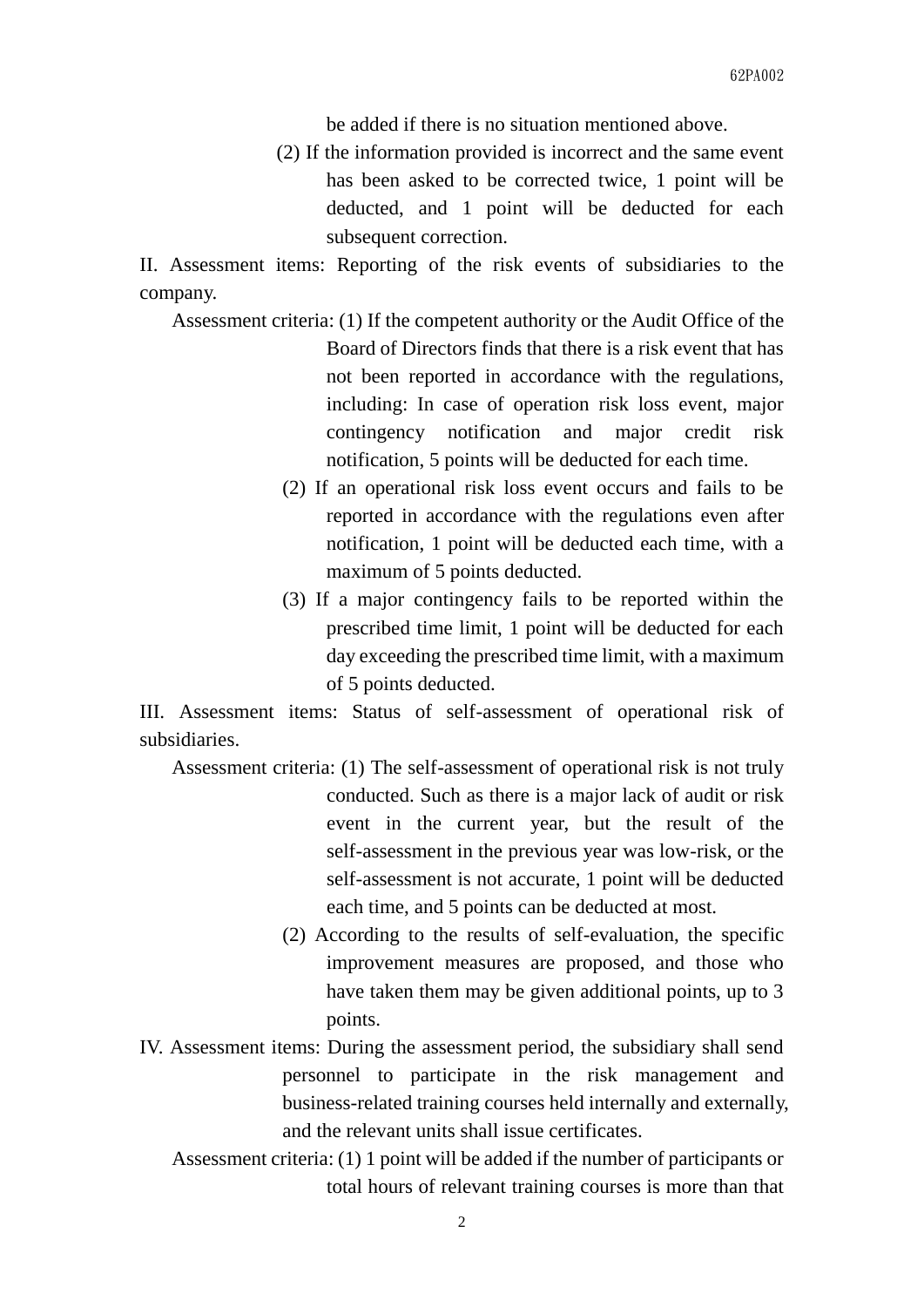of last year.

 (2) Compare the risk control colleagues of each subsidiary who participate in risk management professional courses or hold internal risk management education and training. Those who have better participation and training may be given additional points, up to 3 points.

V. Assessment items: The subsidiary's cooperation with the company's policy implementation.

(1) Participation in risk management projects or work plans promoted by the company.

 Assessment criteria: Those who actively participate and make constructive suggestions may be given additional points, up to 3 points.

(2) Implementation of the important objectives of the subsidiary's annual risk management.

 Assessment criteria: For those who exceed the limit for four consecutive months and do not actively improve, appropriate points will be deducted, with a maximum of 5 points deducted.

(3) Actively communicate and assist the company to understand the risk control situation of subsidiaries.

 Assessment criteria: Those who have a high degree of cooperation, actively share various risk management information, and help understand various risk management situations may be given additional points, up to 3 points.

(4) Actively and effectively implement the risk control system.

- Assessment criteria: 1. If there is no operational risk event within one year, additional points may be given, with a maximum of 5 points.
	- 2. If the quantitative or qualitative evidence approved by the Risk Control Department of the company shows a proactive actor, additional points may be considered, up to 5 points.
	- 3. If no positive improvement is made after negligent prevention led to an operational risk event, subtracting points may be considered, up to 5 points.
- (5) Subsidiaries actively participate in and implement operations related to emerging risk management (including climate risks). Evaluation standard: A maximum of 3 bonus points will be awarded for a high degree of cooperation, actively providing information and assisting the Company in promoting the plan.
- VI. Assessment items: Other specific matters related to risk management. If